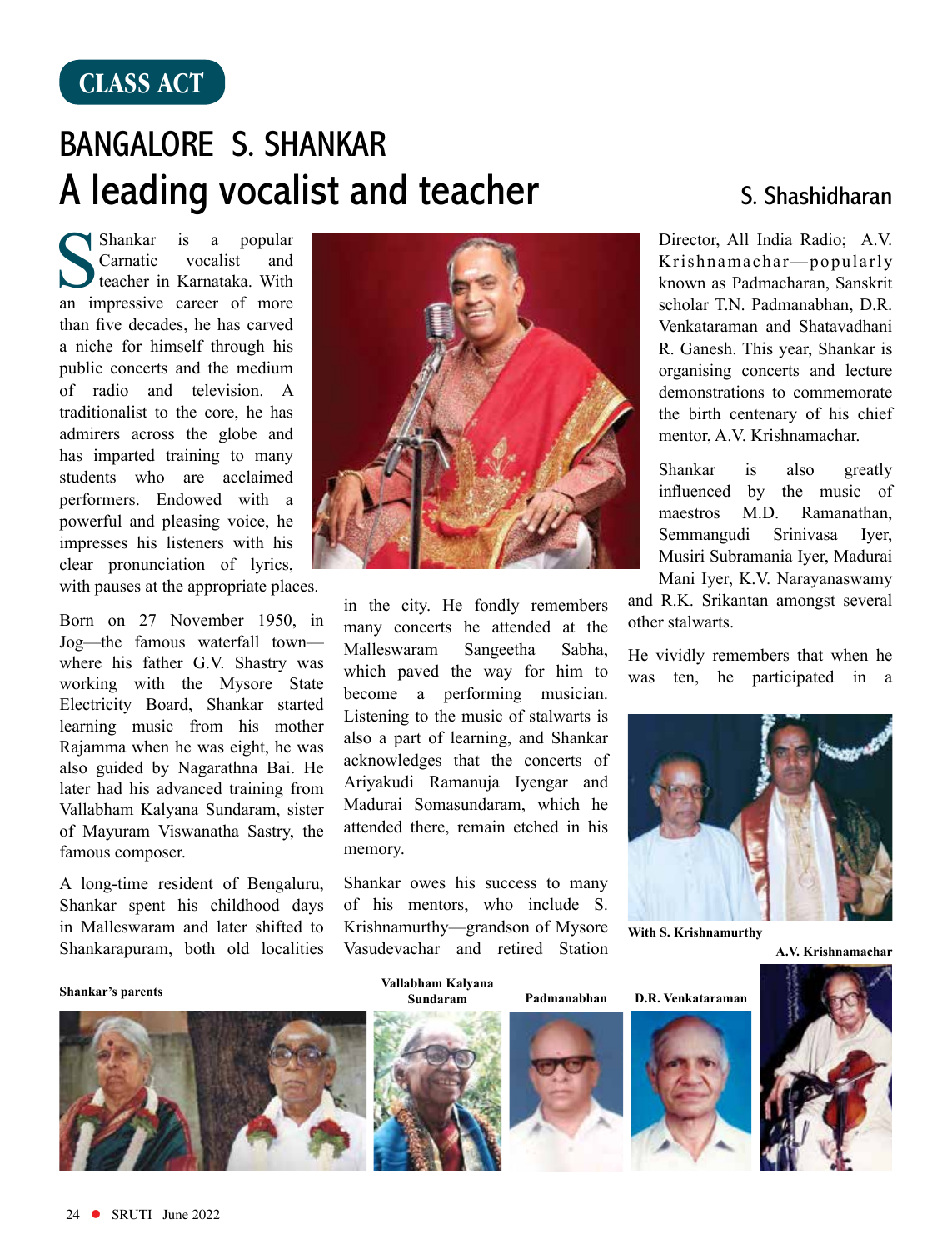

competition and received the first prize from none other than Ariyakudi Ramanuja Iyengar. He also won appreciation from legends like M.S. Subbulakshmi and M. Balamuralikrishna, when he sang raga Kalyani in his presence.

A post-graduate in Mathematics, Shankar worked in the AG's office for nearly four decades, balancing both careers. He bagged the first prize in the All India Radio Music Competition in 1973 and is presently an A-Top grade artist, having the distinction of performing on several occasions in the Radio Sangeet Sammelan and national programme of music in both All India Radio and Doordarshan.

A tireless practitioner, Shankar, with his graceful appearance on the stage, presents his concerts with careful planning, appropriate selection of kritis, without compromising on pure classicism. He firmly believes that the concert is a team effort. He opines, "All the artists on stage have an onerous responsibility since they can lift or mar a concert. Acoustics management has assumed much importance these days, and the artists must ensure that the mike volume does not hamper the mood and temperament of a concert. Music is not noise". Many a time, he has enjoyed mike-less concerts too.

**With Semmangudi Srinivasa Iyer Shankar in concert with Mysore Nagaraj and V.S. Rajgopal (1975)...**



**...With Mysore M. Nagaraj (violin), Umayalpuram K. Sivaraman (mridangam)** 

**At Trivandrum...**



Shankar encourages young talent and is full of appreciation for his accompanists and spurs them on to greater heights. He does not believe in singing a raga alapana for hours and including a lot of mathematics or rhythmic complexities in swaras, which are not difficult for him. "I leave it to the mridangists to display their forte in laya," says he.

Invariably, Shankar includes rare compositions of composers like